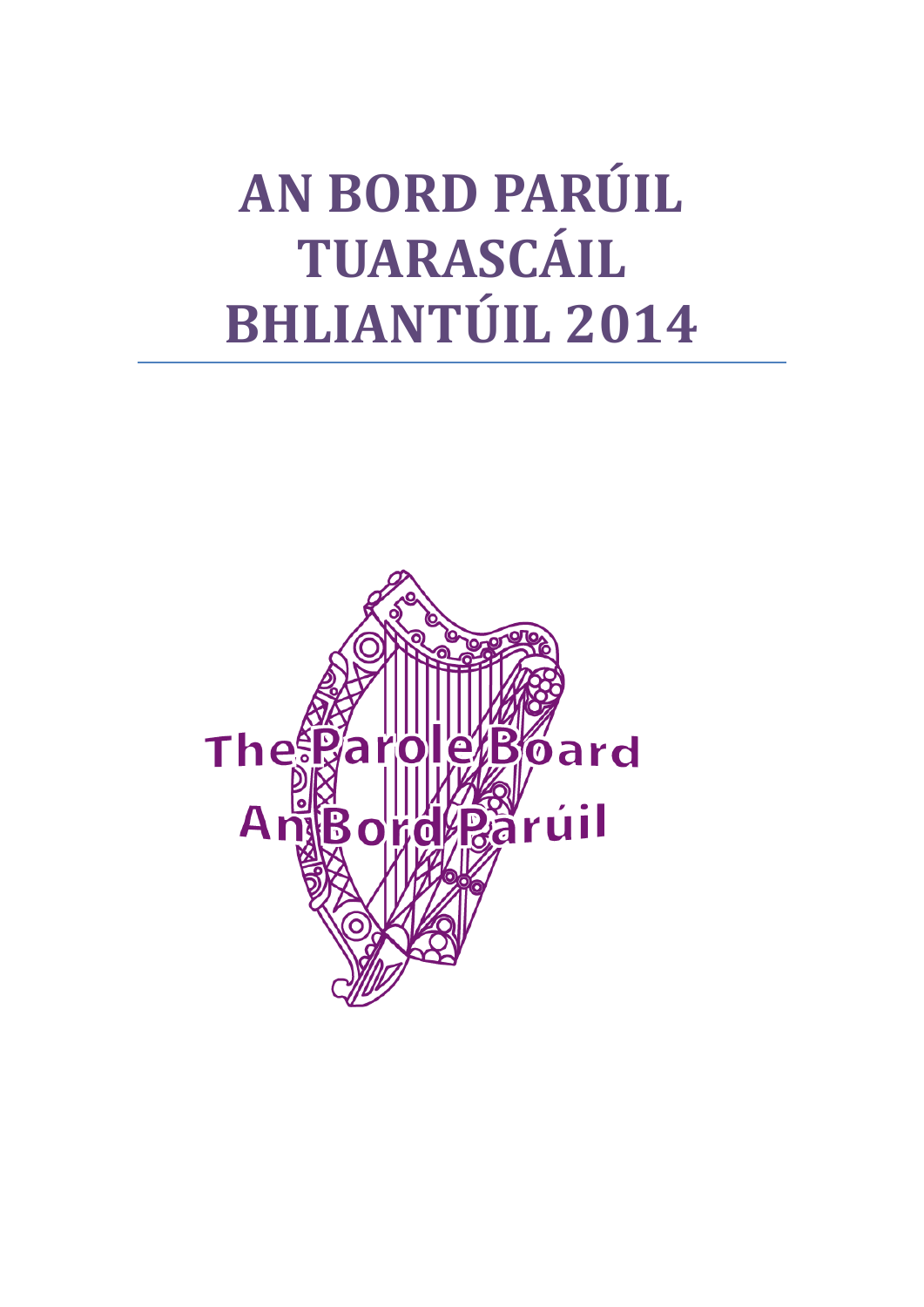# **Clár na nÁbhar**

- 1 Brollach ón gCathaoirleach
- 2 Réamhrá
- 3 Comhaltacht an Bhoird

# **Aguisíní**

| A(i)  | Cásanna a Atreoraíodh in 2014                           |
|-------|---------------------------------------------------------|
| A(ii) | Cásanna a Atreoraíodh - Comparáid Bhliantúil            |
| B(i)  | Riar Cásanna 2014                                       |
| B(ii) | Cásanna a Atreoraíodh - Comparáid Bhliantúil            |
| C(i)  | Agallaimh le Príosúnaigh 2014                           |
| C(ii) | Agallaimh le Príosúnaigh - Comparáid Bhliantúil         |
| D(i)  | Anailís Chiona 2014                                     |
| D(ii) | Anailís Chiona - Comparáid Bhliantúil                   |
| E(i)  | Anailís ar Fhad Pianbhreitheanna 2014                   |
| E(ii) | Anailís ar Fhad Pianbhreitheanna - Comparáid Bhliantúil |
| F(i)  | Moltaí an Bhoird Pharúil 2014                           |
| F(ii) | Moltaí an Bhoird Pharúil - Comparáid Bhliantúil         |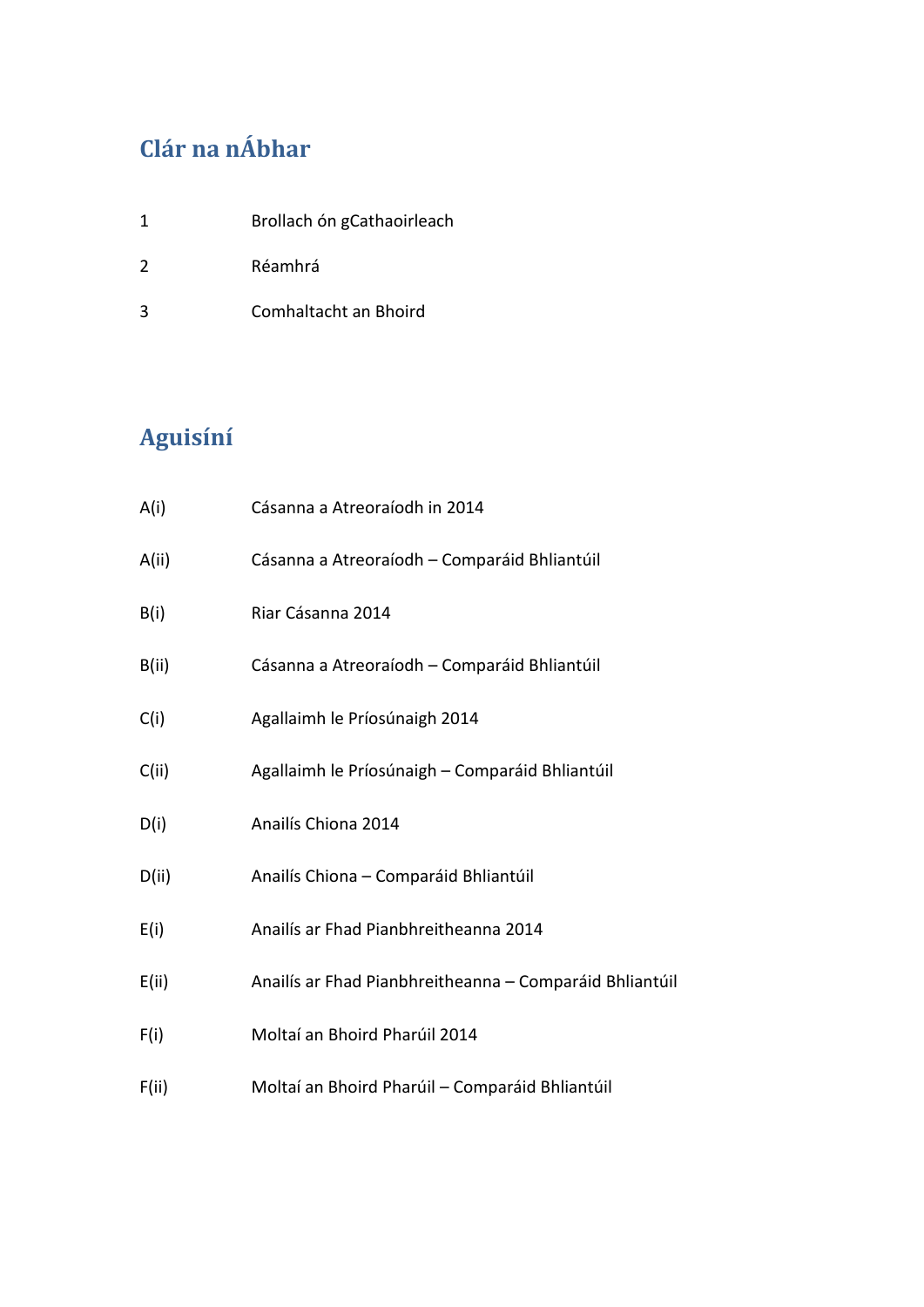## **Réamhrá an Chathaoirligh**

#### **Réamhrá:**

Tar éis dom fónamh mar Chathaoirleach an Bhoird Pharúil ar feadh breis agus ceithre bliana, is deas liom go bhfuil feabhsúcháin déanta againn ar na nósanna imeachta a leagtar amach thíos. Táim feasach, chomh maith leis sin, gur dócha go bhfoilseofar reachtaíocht nua a bhaineann leis an mBord Parúil sna chéad chúpla bliain eile nó mar sin de, agus chuirfinn fáilte roimh an deis a thabhairt don Bhord Parúil chun aighneachtaí a dhéanamh i dtaca leis an reachtaíocht nua seo.

#### *Achoimre ar Ghníomhaíochtaí in 2014*

Is mian liom béim a leagan ar an dul chun cinn agus na feabhsúcháin a leanas a rinneadh ar obair an Bhoird Pharúil in 2014:

- 1. Bíonn a n-athbhreithniú parúil anois ag tromlach mór na gciontóirí, go tráthúil, nó laistigh de shé mhí tar éis a ndáta incháilitheachta.
- 2. Mar thoradh ar ár n-aighneachtaí le Seirbhís Príosún na hÉireann a rinneadh roimhe seo, tá Oifigigh Idirchaidrimh Pharúil (OIPanna) ceaptha anois i ngach príosún. Déanann siad idirchaidreamh idir na príosúnaigh agus an Bord Parúil agus cabhraíonn siad le feabhas a chur ar éifeachtúlacht agus chun aon saincheisteanna a thagann chun solais a réiteach.
- 3. Chuireamar lá oiliúna ar siúl do Chomhaltaí Boird i Samhain na bliana seo caite. I rith an lae, labhair Gareth Noble, Aturnae, faoin eispéireas a bhí aige den chóras ceartais choiriúil. Thug Michael Donnellan, Ard-Stiúrthóir Sheirbhís Príosún na hÉireann, roghanna pobalbhunaithe chun solais ar an bpríosún. Anuas air sin, mhol sé, go hidéalach, gur cheart príosúnaigh a bhfuil pianbhreith saoil acu a chur chuig príosúin oscailte nuair atá siad réidh faoina choinne agus nár cheart don líon blianta a chaith príosúnach bheith ar an toisc aonair chinntitheach. Labhair Anne Fenton, an Coimisinéir Parúil i dTuaisceart Éireann, faoi pharúl i dTuaisceart Éireann. Labhair Serena Bennett, Abhcóide, ar Threoir Eorpach maidir le hÍospartaigh. Tá an Bord fíor-bhuíoch de na cainteoirí uile seo.
- 4. Rinne an Bord a leabhrán faisnéis do phríosúnaigh a nuashonrú.
- 5. Thugamar cuairt ar 4 phríosún in 2014. Bealach áisiúil iad na cuairteanna seo chun príosúnaigh a dhreasú chun páirt a ghlacadh i gcláir theiripeacha agus athshlánaithe, sa chás gur féidir, ón tráth a thagann chun an phríosúin den chéad uair. Chomh maith leis sin, rinneamar plé ar an bpróiseas parúil leis na príosúnaigh agus d'fhreagraíomar aon cheisteanna a bhí acu.

#### *An tAthbhreithniú Straitéiseach ar an Tuarascáil ar Bheartas Pionósach*

Foilsíodh an t-athbhreithniú seo i Meán Fómhair 2014. I ndiaidh moltaí sa tuarascáil, d'fhógair an tAire Frances Fitzgerald, T.D., go mbeartaíonn an rialtas chun an Bord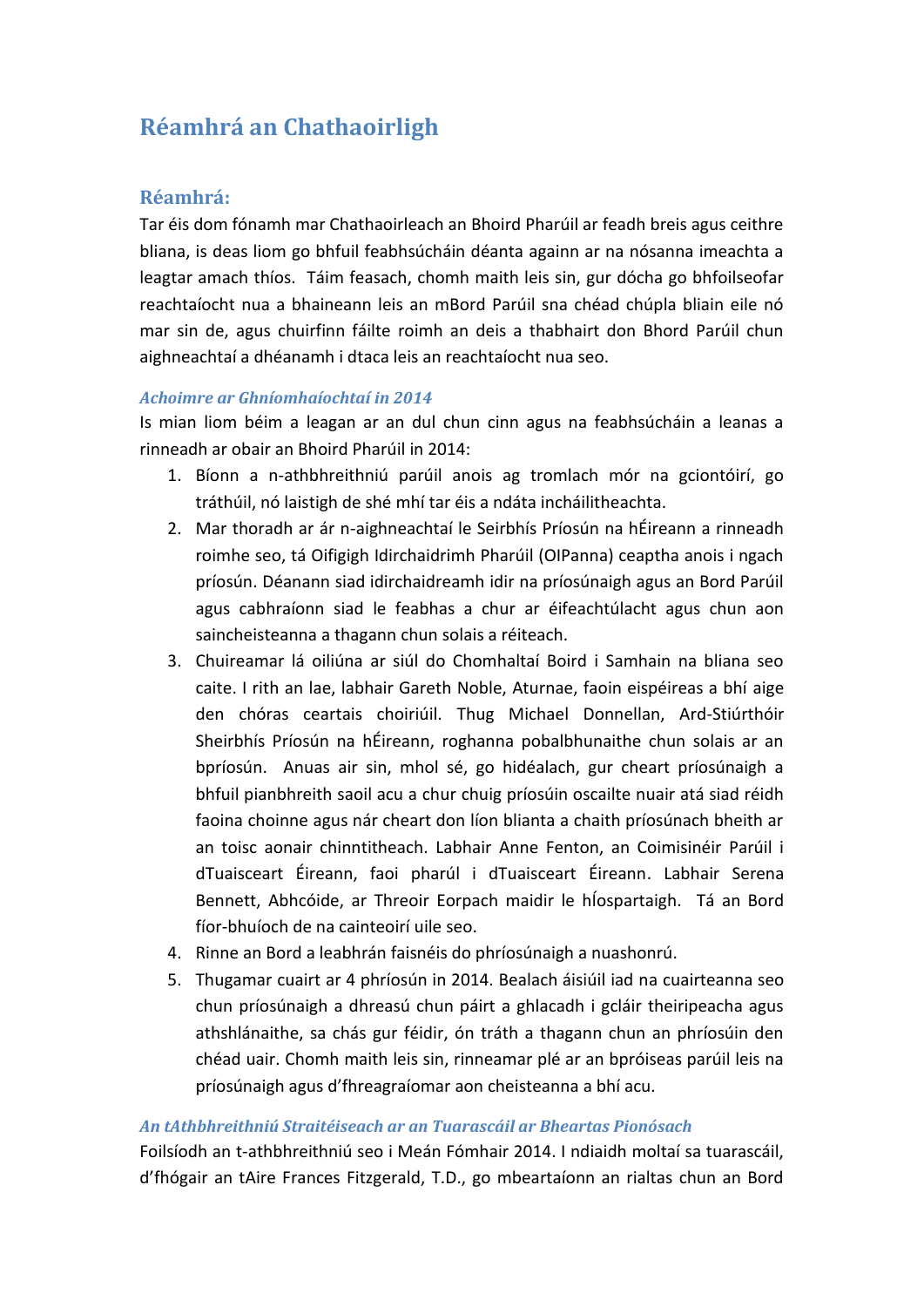Parúil a leagan ar bhonn reachtúil agus chun saincheist ionadaí íospartaigh ar an mBord a fhiosrú. Mhol an grúpa athbhreithnithe seo, chomh maith leis sin, foráil chuí d'ionadaíocht a dhéanamh do phríosúnaigh sa phróiseas parúil. Tacaím leis na tuairimí uile seo.

#### *Príosúnaigh Phianbhreith Saoil*

Baineann an chuid is mó dár n-athbhreithnithe le príosúnaigh a bhfuil pianbhreith saoil acu sa phríosún. Teastaíonn an chéad athbhreithniú a dhéanamh i ndiaidh seacht mbliana. Sách minic, bíonn an dealramh air nach ndearna go leor príosúnaigh phianbhreith saoil ach beagán obair theiripeach nó obair theiripeach ar bith sula ndéantar a gcéad athbhreithniú. Anuas air sin, bíonn saincheisteanna tromchúiseacha síceolaíocha/meabhairshláinte ar go leor príosúnaigh phianbhreith saoil. Ar a laghad, mholfainn go ndéanfadh dochtúir, altra nó síceolaí cuí measúnú ar riachtanais shíceolaíocha phríosúnaigh i gcaitheamh a gcéad bhliain phríosúnachta, más ann dóibh, a d'fhéadfadh bheith ag teastáil ó phríosúnach aonair. San fhadtéarma, d'fhéadfadh seo tionchar saincheisteanna meabhairshláinte do dhuine aonair a laghdú agus féadfaidh sé cabhrú le hathshlánú an chiontóra.

Is gnách go gcaitheann príosúnaigh phianbhreith saoil 17 nó 18 mbliana, ar an meán, sa phríosún sula dtugtar parúl dóibh. Sular féidir leis an mBord na ciontóirí siúd a mholadh le haghaidh parúil, tá sé ríthábhachtach gur chríochnaigh siad gach ceann de na cláir theiripeacha agus athshlánaithe a mholtar. Ina theannta sin, ba cheart don tSeirbhís Síceolaíochta/Phromhaidh agus más féidir, an Coiste Athbhreithnithe an Phríosúin, a chur in iúl má tá baol íseal ann go ndéanfaidh an ciontóir sin athchiontú. Ní féidir leis an mBord Parúil a mholadh riamh má tá dóchúlacht mheasartha ann go bhféadfaidh duine aonair athchiontú a dhéanamh, mar gheall gur ról ríthábhachtach den Bhord Parúil is ea cosaint na sochaí. Tá thart ar 70 príosúnach pianbhreith saoil ann, áfach, atá ina gcónaí ar ais sa phobal ar bhonn lánaimseartha agus nach bhfuil coireanna á ndéanamh acu. Cruthaíonn na daoine aonair seo gur féidir leis an gcóras parúil oibriú go han-rathúil.

#### *Príosúnaigh ata faoi Mhíchumas Speisialta*

Ón obair a dhéanaimid, is soiléir go bhfuil líon sách ard de phríosúnaigh aonair ann a thagann chun an phríosúin agus atá breoite i dtaobh na meabhrach de nó a dtagann breoiteacht orthu i ndiaidh príosúnachta. Daoine aonair iad grúpa amháin de phríosúnaigh sa chatagóir seo, atá faoi mhíchumas intleachtach nó a bhfuil riachtanais speisialta acu. Bhí ar a laghad beirt daoine den saghas sin ann a d'athbhreithníomar anuraidh a molfaí parúl dóibh. Níorbh fhéidir é sin a dhéanamh, áfach, mar gheall gur theastaigh tacaíochtaí breise pobail ó na daoine aonair seo nach bhfuil ar fáil faoi láthair. Ba cheart teacht ar réiteach éigin do na ciontóirí seo amach anseo.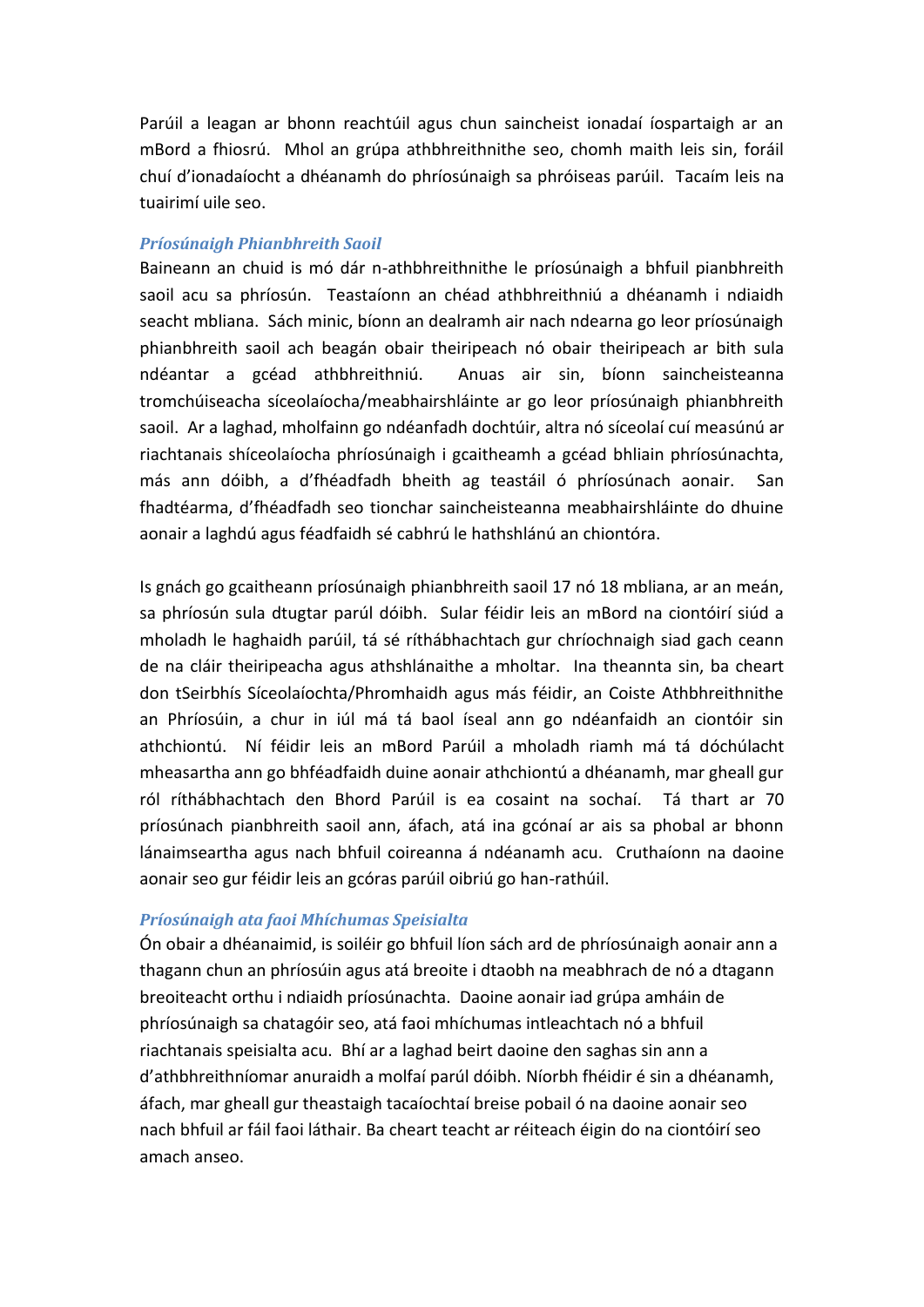Chomh maith leis sin, tá grúpa níos mó de phríosúnaigh bhreacaosta ann, a bhfuil breoiteacht iolrach fhisiciúil orthu, óna dteastaíonn tacaíocht speisialtóra sa phobal má dheonaítear parúl dóibh, nach bhfuil ar fáil faoi láthair.

#### *Tuairiscí Síciatracha*

Ar uairibh, teastaíonn tuairiscí ón mBord ar phríosúnaigh ó Shíciatraí neamhspleách. Is soiléir ó na tuairiscí seo gur minic a bhíonn mórdheacracht ann chun taifid shíciatracha go léir na bpríosúnach a fháil, go háirithe ón bPríomh-Ospidéal Meabhair-Ghalar. Tá an tsaincheist seo ar siúl le cuid mhaith blianta agus teastaíonn réiteach ar an bhfadhb go práinneacha.

#### *Athshlánú agus Ath-Imeascadh Ciontóirí*

Tugann an chodarsnacht idir rátaí atitimeachais phríosúnach a bhfuil pianbhreitheanna saoil á gcaitheamh acu faoi phromhadh/mhaoirseacht pobail (41% le trí bliana anuas) agus iad siúd a scaoiltear gan na tacaíochtaí siúd (62% le trí bliana anuas), le fios go gcabhraíonn na tacaíochtaí breise atá ar fáil sa phobal le ciontóir chun dul i ngleic lena (h)iompar ciontaithe. Dá réir sin, tacaím go díocasach le moladh 26 den Athbhreithniú Straitéiseach ar an Tuarascáil ar Bheartas Pionósach ina luaitear "Molann an grúpa athbhreithnithe nach mór go mbíonn an deis ag gach ciontóir chun fáil a bheith acu ar aon seirbhísí nó cláir riachtanacha a chabhraíonn lena n-athshlánú agus a n-ath-imeascadh. Teastaíonn díriú athnuaite ar conas is fearr dul i ngleic le hathshlánú agus ath-imeascadh ciontóirí. Go háirithe, ní mór an tábhacht a bhaineann le seirbhísí cuí sóisialta a sholáthar, ar nós cóiríochta, oideachais agus oiliúna agus cóireáil andúile nó sainchomhairleoireachta a aithint. Ina leith seo, molann an Grúpa Athbhreithnithe go ndírítear níos mó ar chóiríocht oiriúnach a sholáthar, áiseanna céim síos san áireamh chun ath-imeascadh ciontóirí a éascú."

Baineann ríthábhacht le hiar-mhaoirseacht agus iar-thacaíocht d'fhonn nach gcuirfidh daoine aonair tús athuair le gníomhaíocht choiriúil nuair a fhilleann siad ar an bpobal agus baineann ríthábhacht leo, chomh maith leis sin, nuair a dheonaítear parúl do chiontóir.

#### *Íospartaigh agus a dTeaghlaigh*

Cuirim fáilte roimh fhoilsiú Scéim Ghinearálta an Bhille Ceartais Choiriúil (Íospartaigh na Coireachta), 2015. Anuas air sin, fáiltím roimh an bhforáil go bhféadfaí an tíospartach agus a t(h)eaghlach a choimeád ar an eolas ar éisteachtaí agus ar chinntí gaolmhara an Bhoird Pharúil, nuair a iarrtar amhlaidh.

Sách minic, faigheann an Bord litreacha ó íospartaigh agus/nó óna dteaghlaigh sula ndéanaimid athbhreithniú ar phríosúnach ar leith. Go mion minic, nochtann na litreacha seo an phian agus an fhulaingt go léir a mbíonn íospartaigh thíos leo. Má bhaineann dúnmharú leis an gcás, tá go leor de na daoine muinteartha fós thíos le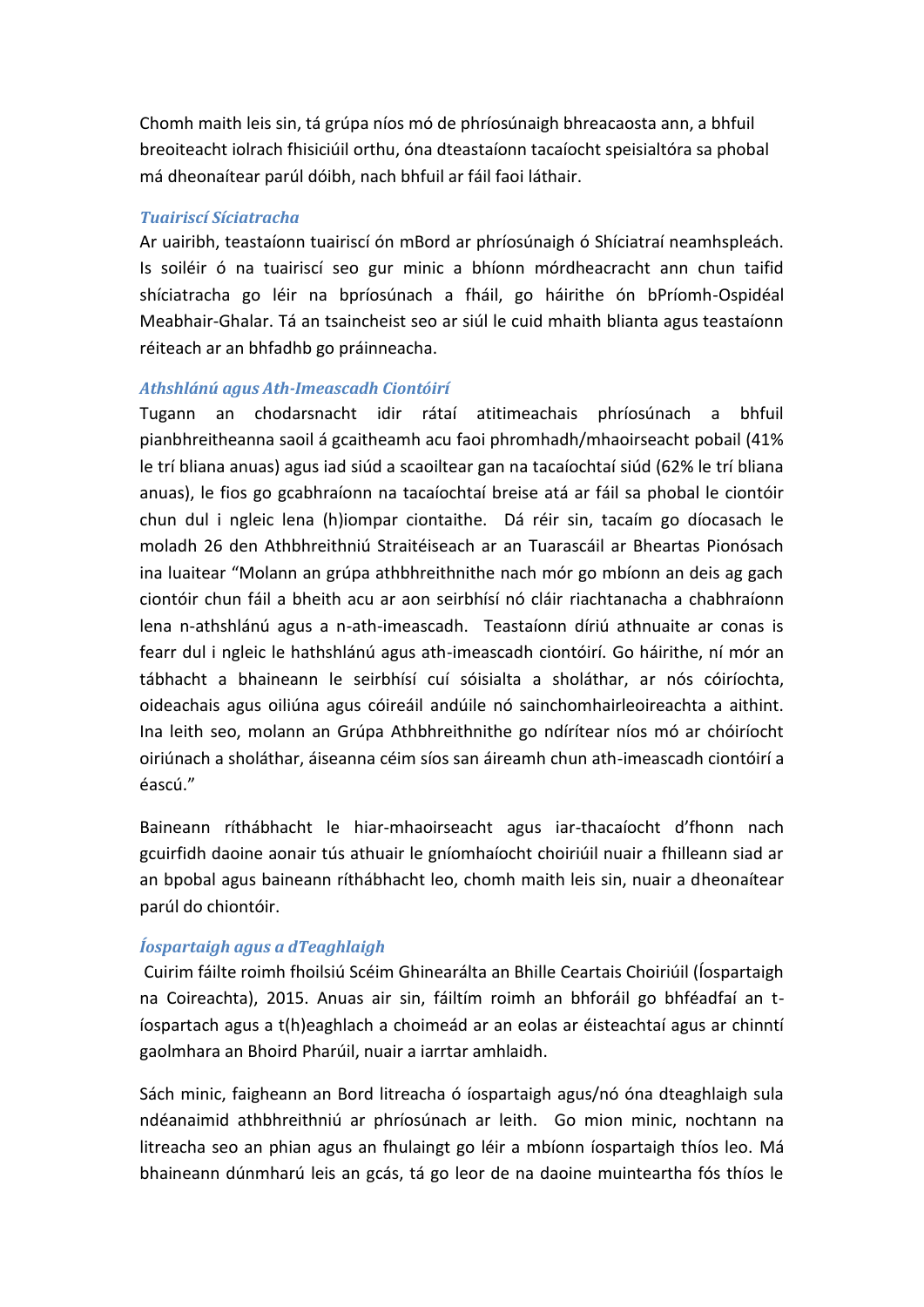tráma tromchúiseach agus fadhbanna meabhairshláinte go leor blianta i ndiaidh go bhfuair duine dá ndaoine muinteartha bás. Déanann Comhaltaí an Bhoird breithniú dian ar na litreacha seo sula mbaintear cinneadh amach.

#### *Conclúid*

Ní fhéadfaí tabhairt faoi obair an Bhoird Pharúil gan an chabhair shubstainteach a sholáthar Seirbhís Príosún na hÉireann, Gobharnóirí Príosún, Pearsanra Leighis, Síceolaithe, Oifigigh Phromhaidh, na Gardaí, Coistí Athbhreithnithe Príosúin, Séiplínigh Phríosúin, mar aon le Ranna Rialtais, Gníomhaireachtaí agus Soláthraithe Seirbhíse eile, ina measc réimse d'Eagraíochtaí Pobail agus Deonacha. Is mian liom aitheantas foirmiúil a thabhairt agus mo bhuíochas ó chroí a ghabháil le gach ceann de na soláthraithe seirbhíse as an ollchúnamh a thugann siad don Bhord.

Ar deireadh thiar, ba mhian liom mo bhuíochas a chur in iúl do mo Chomhbhaill den Bhord as ucht a ndianoibre agus a rannpháirtíochta mar chomhaltaí den Bhord Parúil. Chomh maith leis sin, is mian liom buíochas a ghabháil le comhaltaí na Rúnaíochta as a rannchuidiú ollmhór i rith na bliana, a chuir feabhais shubstainteacha ar ár nósanna imeachta. Creidim gurb ionann obair an Bhoird Pharúil agus ról luachmhar a théann chun sochair phobal na bpríosún agus an phobail i gcoitinne.

John Costello

#### **Cathaoirleach an Bhoird Pharúil**

An 24 Samhain, 2015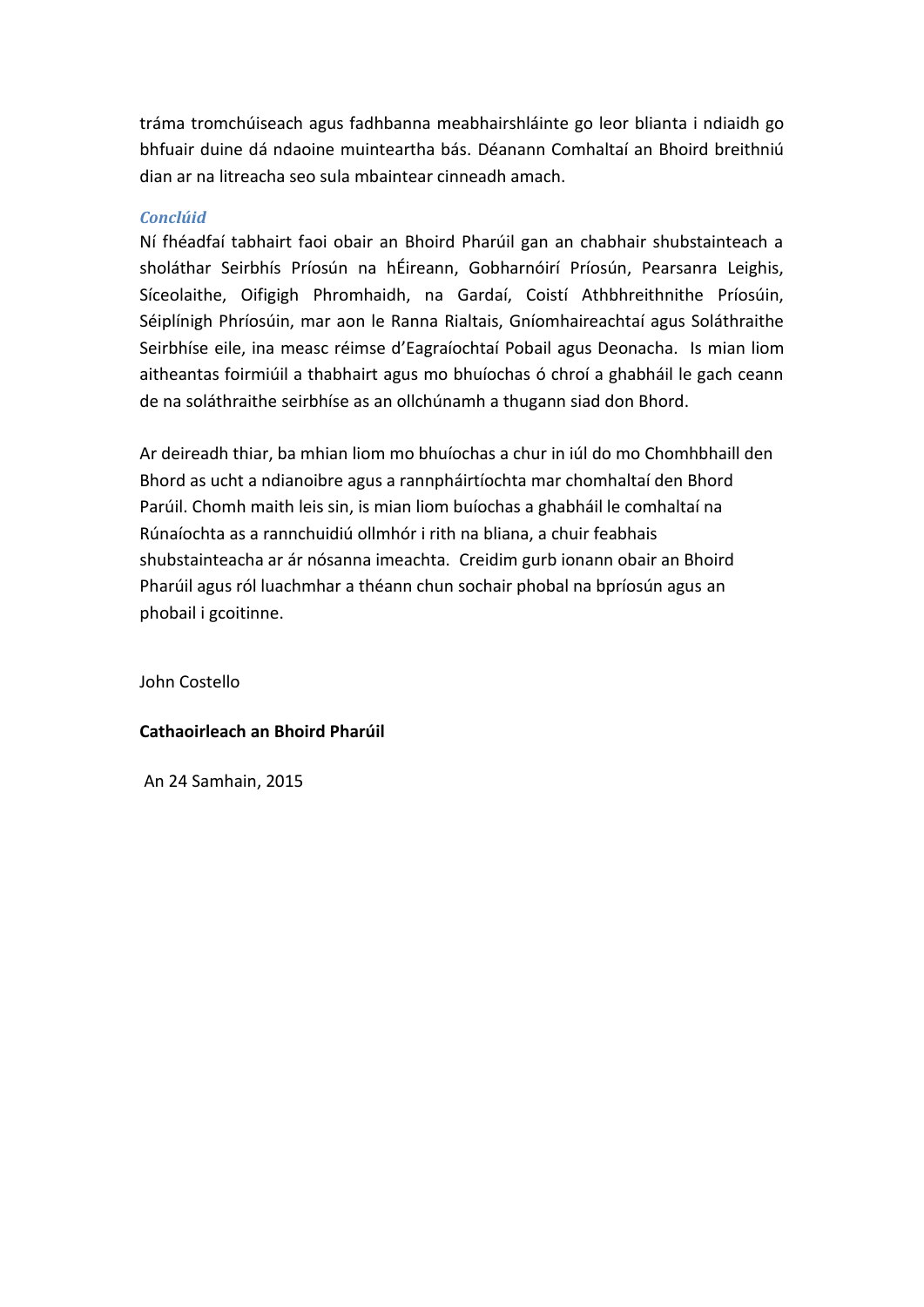### **Réamhrá**

Bhunaigh an tAire Dlí agus Cirt, Comhionannais agus Athchóirithe Dlí an Bord Parúil le hathbhreithniú a dhéanamh ar chásanna na bpríosúnach ar ar gearradh pianbhreitheanna téarma níos faide agus le comhairle a chur ar fáil i dtaca le riar na bpianbhreitheanna sin. Chuir an Bord tús lena oibríochtaí sa bhliain 2001. Is í seo an tríú Tuarascáil Bhliantúil déag de chuid an Bhoird Pharúil agus baineann sí le gníomhaíochtaí an Bhoird sa bhliain 2014.

Mar phrionsabal ginearálta, is iad cásanna na bpríosúnach atá ag fulaingt pianbhreitheanna atá ocht mbliana nó níos mó ar fad na cásanna amháin a ndéanann an Bord Parúil athbhreithniú orthu agus is gá go gcuireann an tAire Dlí agus Cirt agus Comhionannais iad ar dtús faoi bhráid an Bhoird. Sa ghnáthchúrsa, déanfaidh an Bord athbhreithniú ar chásanna príosúnach ar ar gearradh pianbhreith phríosúnachta 8 mbliana nó níos faide ach faoi bhun14 bliana, a luaithe a bhíonn leath den phianbhreith sin caite acu. I gcásanna príosúnach ar ar gearradh pianbhreith 14 bliana nó níos mó a fhad le pianbhreith saoil, déanfaidh an Bord athbhreithniú ar an gcás a luaithe a bhíonn 7 mbliana den phianbhreith caite acu.

#### *Athbhreithniú ar 2014*

Rinneadh 73 cás príosúnaigh a atreorú chuig an mBord lena n-athbhreithniú le linn 2014 agus tugadh cuireadh dóibh go léir páirt a ghlacadh sa phróiseas. Ghlac 36 príosúnach leis an gcuireadh, dhiúltaigh 8 bpríosúnach dó agus níor tugadh cinneadh faoi 29 cuireadh le bheith rannpháirteach. B'ionann an riar iomlán cásanna le haghaidh 2014 agus 339 cás – i.e. meascán de chásanna nua agus cásanna a bhain an dara céim athbhreithnithe nó céim ina dhiaidh sin amach. Baineadh dul chun cinn suntasach amach le linn na bliana maidir le cásanna níos sine a thabhairt chun críche. Is gnách go mbíonn an dara hathbhreithniú nó cinn ina dhiaidh sin ar bun ar bhonn bliantúil i gcás príosúnach atá ag caitheamh níos lú ná 10 mbliana i bpríosún agus laistigh de 2/3 bliana de ghnáth i gcásanna eile. Féadfaidh an ceathrú hathbhreithniú, an cúigiú hathbhreithniú agus athbhreithnithe ina dhiaidh sin a bheith ar bun ar bhonn bliantúil sna cásanna cuí.

Le linn 2014, tháinig an Bord Parúil le chéile ar 11 ócáid agus rinne sé athbhreithniú ar 91 cás. Seoladh moltaí chuig an Aire Dlí agus Cirt agus Comhionannais in 86 de na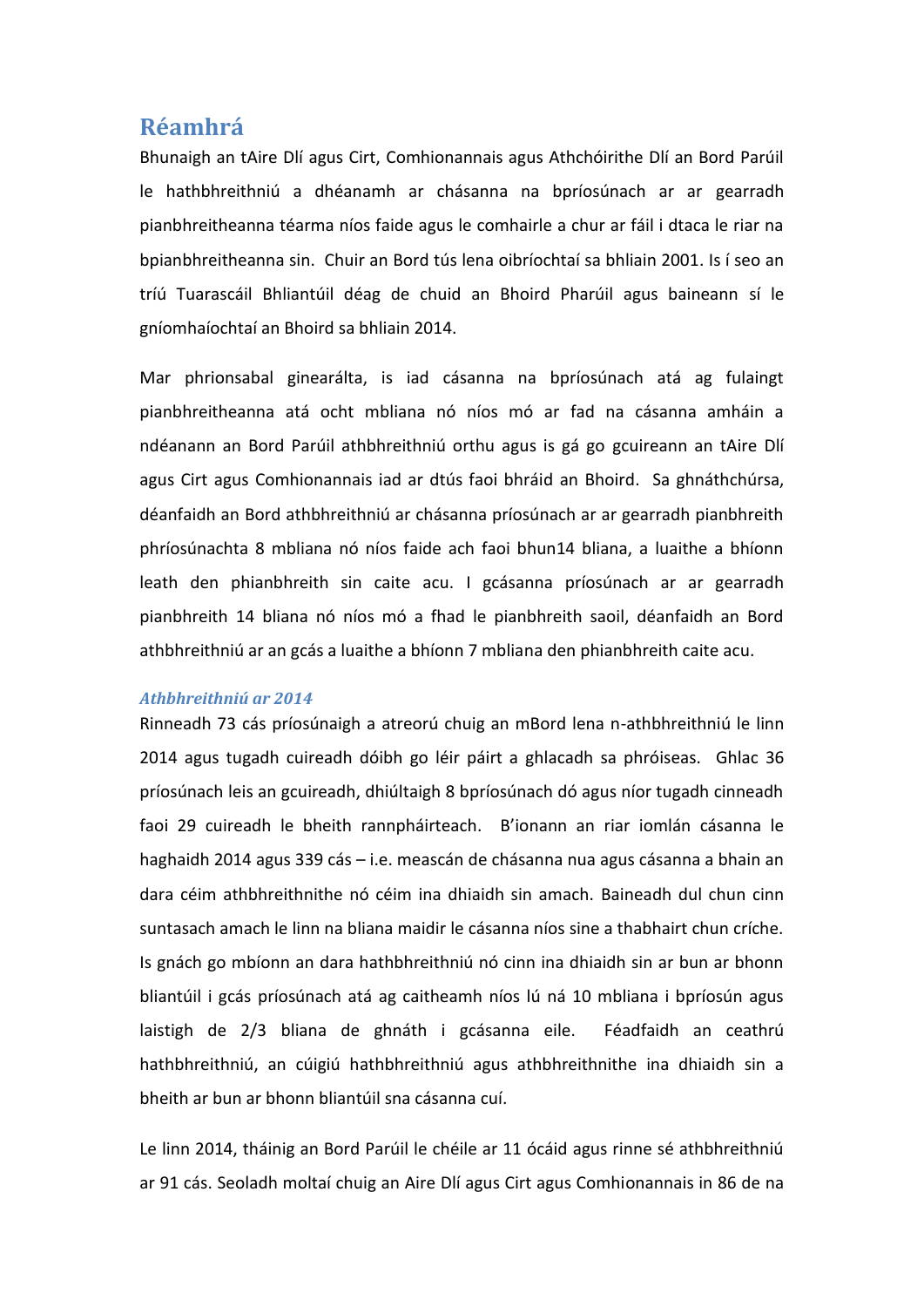cásanna a athbhreithníodh. Ghlac an tAire na moltaí in 82 cás go hiomlán. Ghlac an tAire le ceithre chás faoi choinníoll nó go páirteach. Ag deireadh na bliana, ní raibh aon chinntí ar feitheamh. Rinne an Bord a Mholadh a chur siar in dhá chás ar feitheamh breis faisnéise. Rinneadh athbhreithniú faoi dhó ar dhá chás in 2014 agus rinneadh Athbhreithniú Breithiúnach ar chás amháin eile a chur srian ar an mBord ó mholadh a eisiúint don Aire. Cuireann beirt Chomhaltaí den Bhord gach príosúnach faoi agallamh a bhfuil a gcásanna á n-athbhreithniú den chéad uair. Ní i gcónaí a bhíonn gá le hagallamh maidir le príosúnaigh a bhfuil a gcásanna á meas maidir leis an dara hathbhreithniú nó le hathbhreithniú ina dhiaidh sin ach measfaidh an Bord uaireanta go bhfuil agallamh ar leas an phríosúnaigh. Le linn 2014, chuir Baill an Bhoird faoi agallamh 35 príosúnach a raibh athbhreithniú á dhéanamh ar a gcásanna ag an mBord den chéad uair. Cuireadh 42 príosúnach eile faoi agallamh mar chuid den dara hathbhreithniú nó d'athbhreithniú ina dhiaidh sin ar a gcás.

D'fhonn feasacht a mhúscailt ar phróiseas an Bhoird Pharúil, rinne an Cathaoirleach agus Comhaltaí den Bhord cur i láthair os comhair príosúnach i gceithre phríosún. Ba é an cuspóir a bhí leis na láithreoireachtaí cabhrú leis na príosúnaigh maidir leis an tuiscint atá acu ar phróiseas an Bhoird Pharúil. Ag deireadh an chuir i láthair, tugadh cuireadh do na príosúnaigh aiseolas a thabhairt ar a gcuid tuairimí i leith an phróisis Pharúil agus spreagadh iad páirt a ghlacadh i seisiún Ceisteanna agus Freagraí. Chuir an Bord fáilte roimh an aiseolas a chuir na príosúnaigh ar fáil dó agus, bunaithe ar an aiseolas sin, rinne sé roinnt athruithe ar an ngné riaracháin den phróiseas. Le linn 2015, tá sé ar intinn ag an mBord leanúint ar aghaidh lena chlár láithreoireachtaí do phríosúnaigh sna príosúin eile ar fud na tíre. Tá sé beartaithe ag an mBord próiseas leanúnach a bheidh ar siúl gach dhá bhliain a dhéanamh den chur i láthair sin.

Ba mhaith leis an mBord Parúil a admháil nach mbeadh sé ábalta a fheidhm a chomhlíonadh in éagmais an ardleibhéil chomhoibrithe ó Sheirbhís Príosún na hÉireann, ón tSeirbhís Phromhaidh, ón tSeirbhís Síceolaíochta Príosún agus ón Roinn Dlí agus Cirt agus Comhionannais. De bhreis air sin, tugann gníomhaireachtaí eile agus Séiplínigh Phríosúin cúnamh don Bhord i gcásanna aonair. Tá an Bord thar a bheith buíoch den chúnamh a thug na seirbhísí uile seo.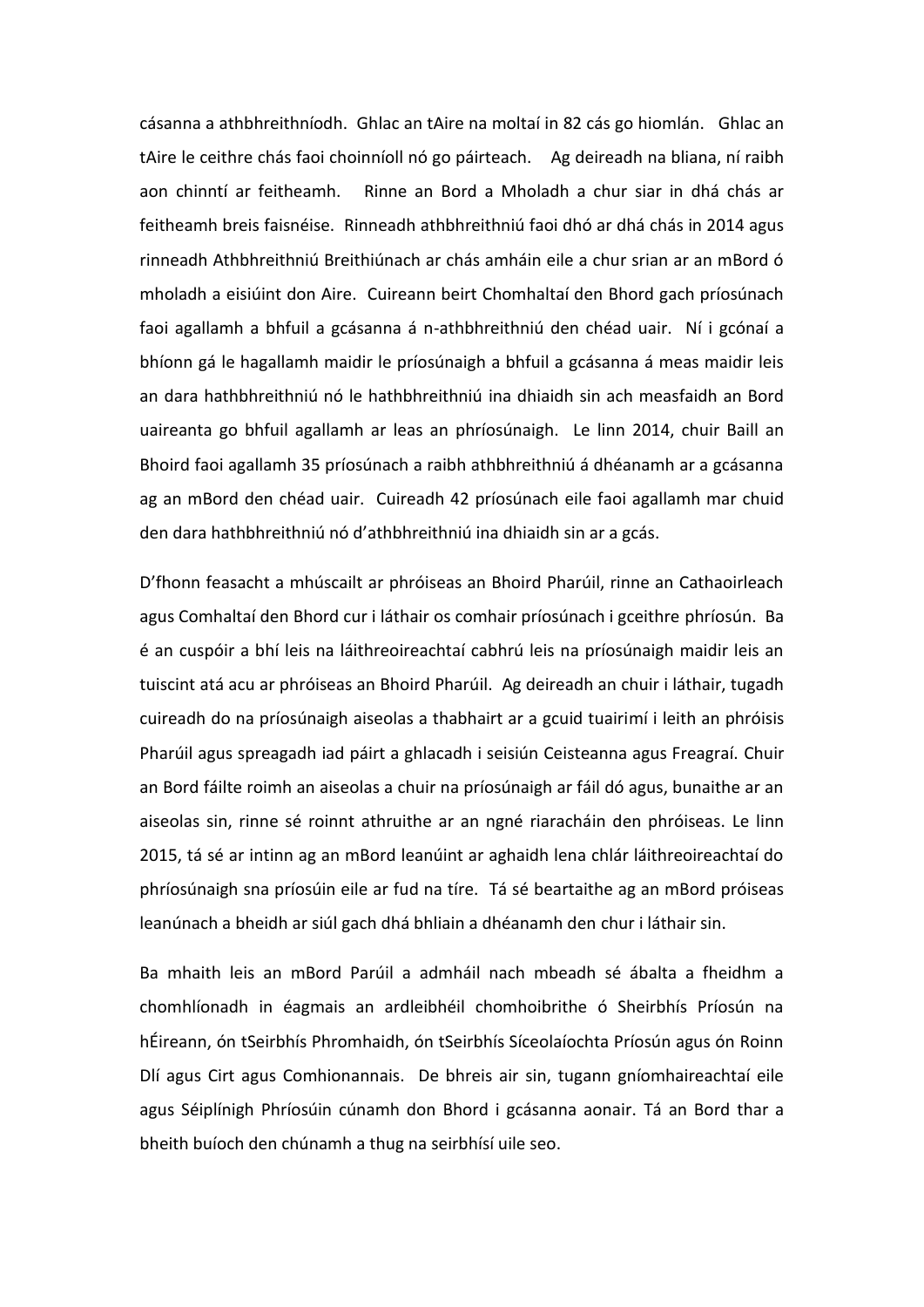#### *Faisnéis Airgeadais*

Leithdháileadh buiséad €335,000 ar an mBord Parúil don bhliain 2014. B'ionann an caiteachas iarbhír sa bhliain agus €340,000. B'ionann an pá agus thart ar 71% de chaiteachas an Bhoird. Ba é an limistéar eile ba shuntasaí caiteachais ná táillí na gComhaltaí den Bhord, arbh ionann seo agus 26% den bhuiséad iomlán.

Íoctar táille €11,970 in aghaidh na bliana leis an gCathaoirleach. Mar aon le táille bhliantúil €7,695, íoctar táille per diem €149.75 in aghaidh an agallaimh phríosúin le comhaltaí as a bheith ag tabhairt faoi agallaimh le príosúnaigh. Ní íoctar táillí le comhaltaí de bhrí oifige. Déantar íocaíochtaí taistil agus cothaithe i gcomhréir le Treoirlínte na Státseirbhíse.

## **Comhaltacht an Bhoird Pharúil**

| An tUasal John Costello   | Cathaoirleach - Aturnae                                                               |
|---------------------------|---------------------------------------------------------------------------------------|
| An tUasal Willie Connolly | Ar Scor, Seirbhís Phríosúin na hÉireann (IPS)                                         |
| An tUasal Ciairín de Búis | Stiúrthóir, Start Strong                                                              |
| An tUasal, Mick Duff      | Comhordaitheoir Thionscadal Cóireála agus<br>Athshlánaithe Drugaí Naomh Aonghus       |
| An tUasal Vivian Geiran   | Stiúrthóir, an tSeirbhís Phromhaidh                                                   |
| An tUasal Ray Kavanagh    | Múinteoir Scoile Náisiúnta ar Scor                                                    |
| An tUasal Gerry McDonagh  | An Roinn Dlí agus Cirt agus Comhionannais                                             |
| An tUasal Shane McCarthy  | Aturnae                                                                               |
| An tUasal Nora McGarry    | Síciteiripeoir / Comhairleoir                                                         |
| An Dr Michael Mulcahy     | Síciatraí Comhairleach                                                                |
| An tUasal Brian Murphy    | Stiúrthóir Oibríochtaí, Seirbhís Príosún na<br>hÉireann (a fhad le Meán Fómhair 2014) |
| An tUasal Eddie Rock      | Coimisinéir Cúnta ar Scor, an Garda Síochána                                          |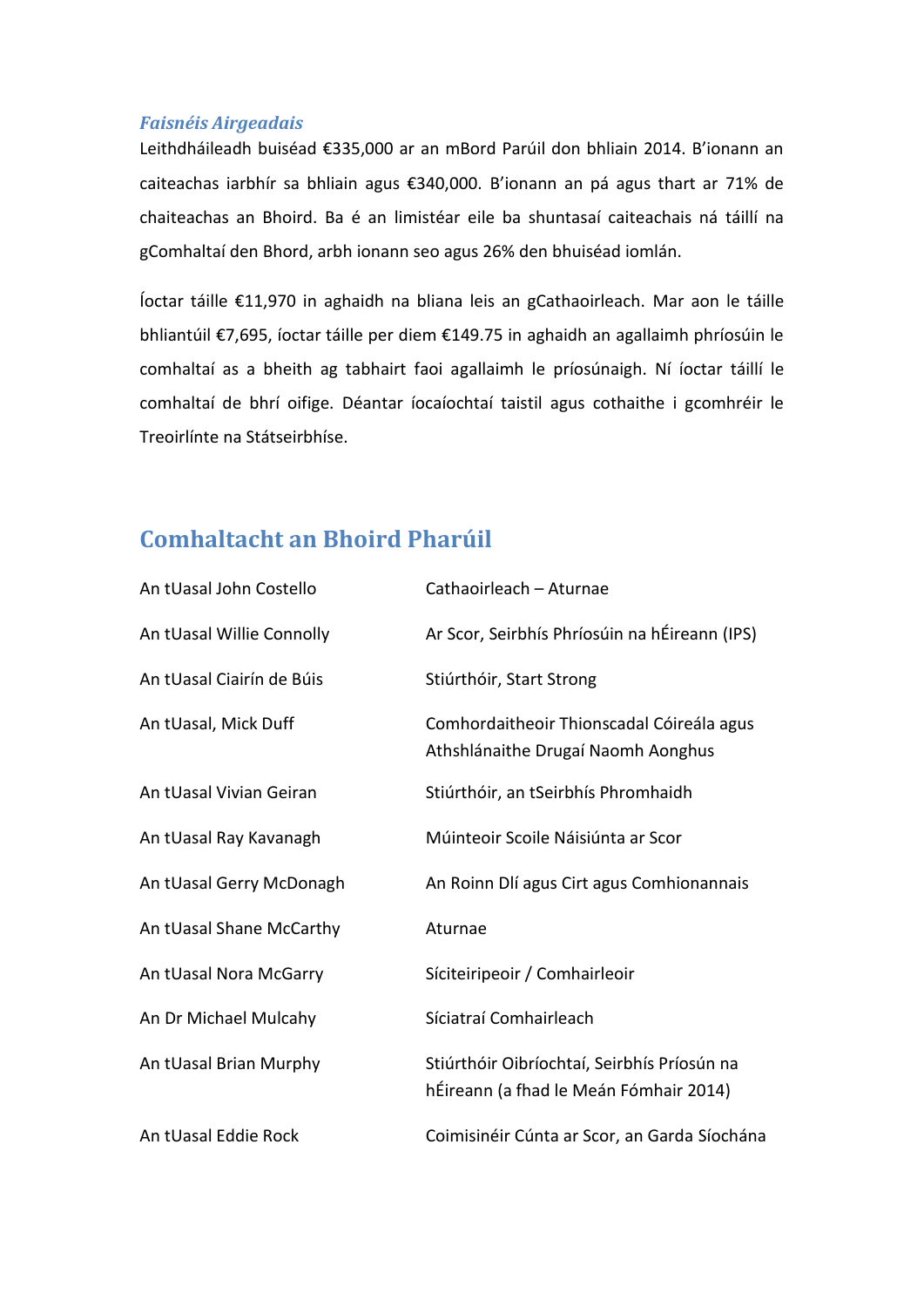## **Comhaltaí Mhalartacha**

An tUasal Brian Dack An tSeirbhís Phromhaidh

An tUasal Martin Smyth Seirbhís Príosún na hÉireann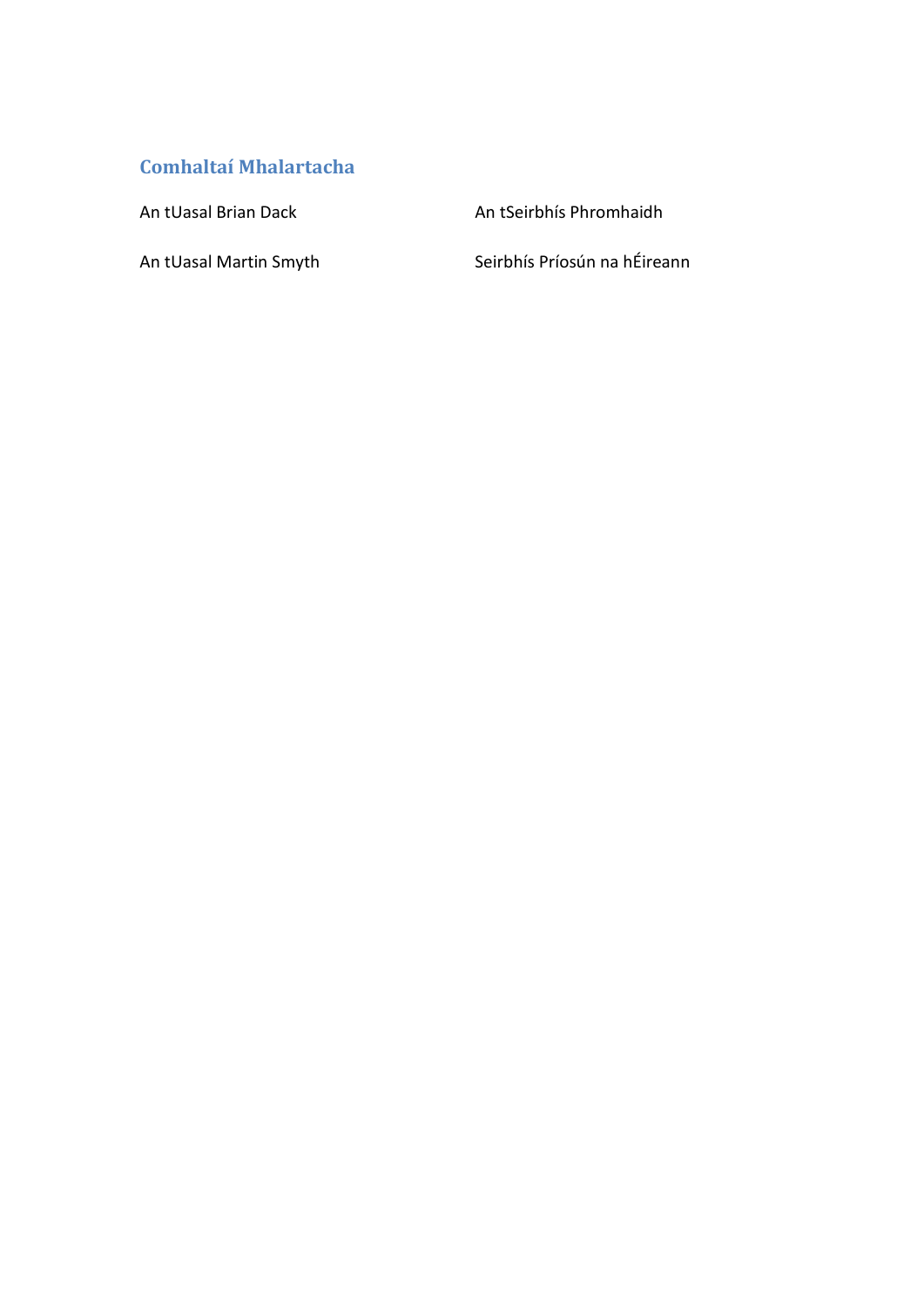| Aguisín A (i)                                                   |                     |       |
|-----------------------------------------------------------------|---------------------|-------|
| Cásanna a Atreoraíodh chuig an mBord - 2014                     |                     |       |
|                                                                 | Líon na<br>gCásanna | %     |
| Cásanna a Atreoraíodh chuig an mBord lena<br>nAthbhreithniú     | 73                  | 100   |
| Glacadh leis an gCuireadh le bheith<br>Rannpháirteach           | 36                  | 49.32 |
| Diúltaíodh an Cuireadh le bheith<br>Rannpháirteach              | 8                   | 10.96 |
| Níor tugadh Freagra ar an gCuireadh le<br>bheith Rannpháirteach | 29                  | 39.73 |

| Aguisín A (ii)                                                  |      |      |      |      |      |
|-----------------------------------------------------------------|------|------|------|------|------|
| Cásanna a Atreoraíodh – Comparáid Bhliantúil                    |      |      |      |      |      |
|                                                                 | 2010 | 2011 | 2012 | 2013 | 2014 |
| Cásanna a Atreoraíodh chuig an mBord lena<br>nAthbhreithniú     | 66   | 65   | 66   | 68   | 73   |
| Glacadh leis an gCuireadh le bheith Rannpháirteach              | 48   | 45   | 44   | 47   | 36   |
| Diúltaíodh an Cuireadh le bheith Rannpháirteach                 | 16   | 10   | 17   | 13   | 8    |
| Níor tugadh Freagra ar an gCuireadh le bheith<br>Rannpháirteach | 2    | 10   | 5    | 8    | 29   |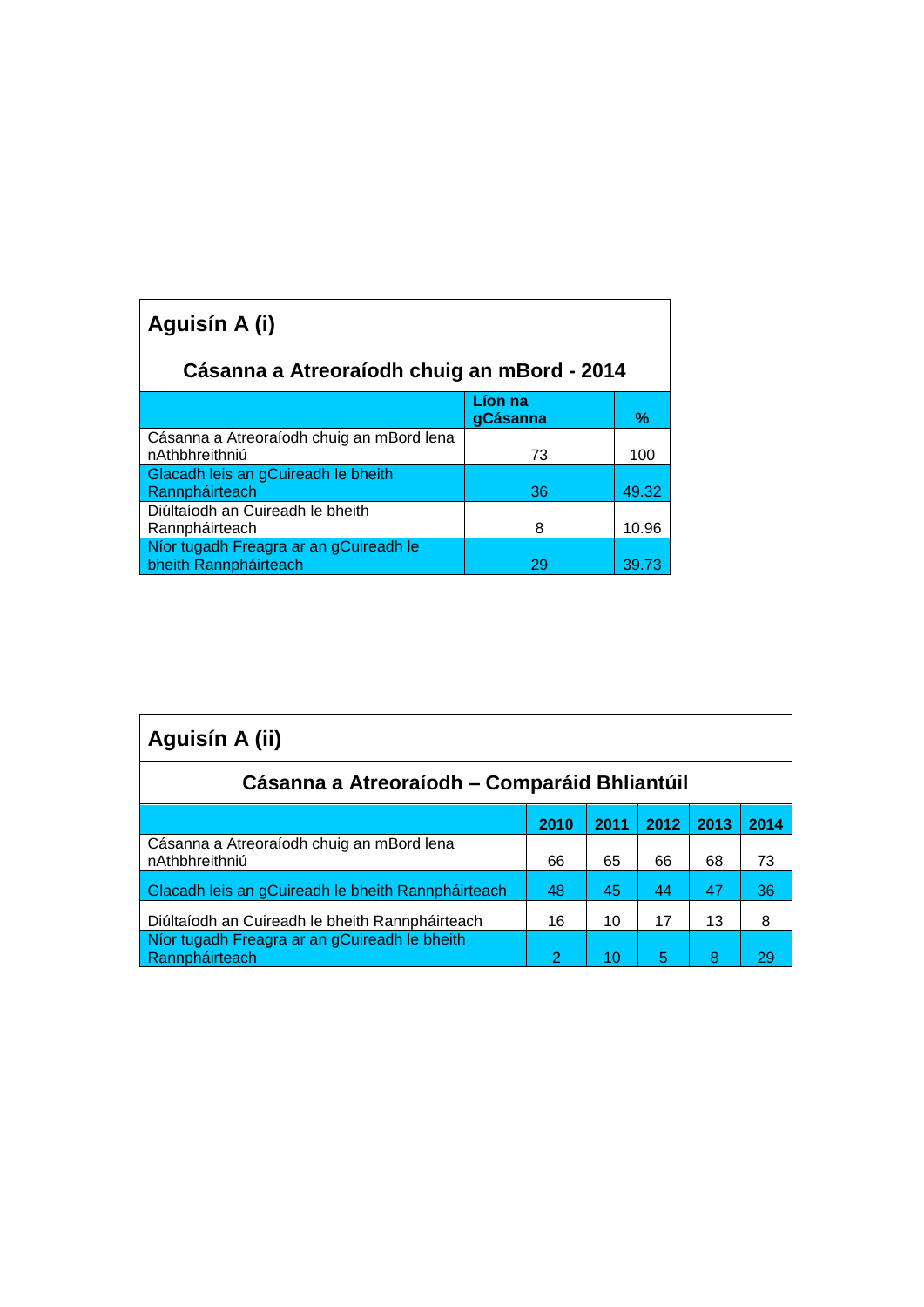| Aguisín B (i)                                               |                     |      |
|-------------------------------------------------------------|---------------------|------|
| Riar Cásanna 2014                                           |                     |      |
|                                                             | Líon na<br>gCásanna | ℅    |
| Cásanna a Atreoraíodh chuig an mBord lena<br>nAthbhreithniú | 73                  | 21.5 |
| Cásanna a Tugadh Anonn*                                     | 266                 | 78.5 |
| Riar Cásanna Iomlán                                         | 339                 |      |

\*Tagraíonn seo do chásanna a bhfuil céimeanna éagsúla bainte amach acu

| Aguisín B (ii)                                              |      |      |      |      |      |
|-------------------------------------------------------------|------|------|------|------|------|
| Riar Cásanna Iomlán – Comparáid Bhliantúil                  |      |      |      |      |      |
|                                                             | 2010 | 2011 | 2012 | 2013 | 2014 |
| Cásanna a Atreoraíodh chuig an mBord lena<br>nAthbhreithniú | 66   | 65   | 66   | 68   | 73   |
| Cásanna a Tugadh Anonn                                      | 195  | 140  | 202  | 261  | 266  |
| <b>Iomlán</b>                                               | 261  | 205  | 268  | 329  | 339  |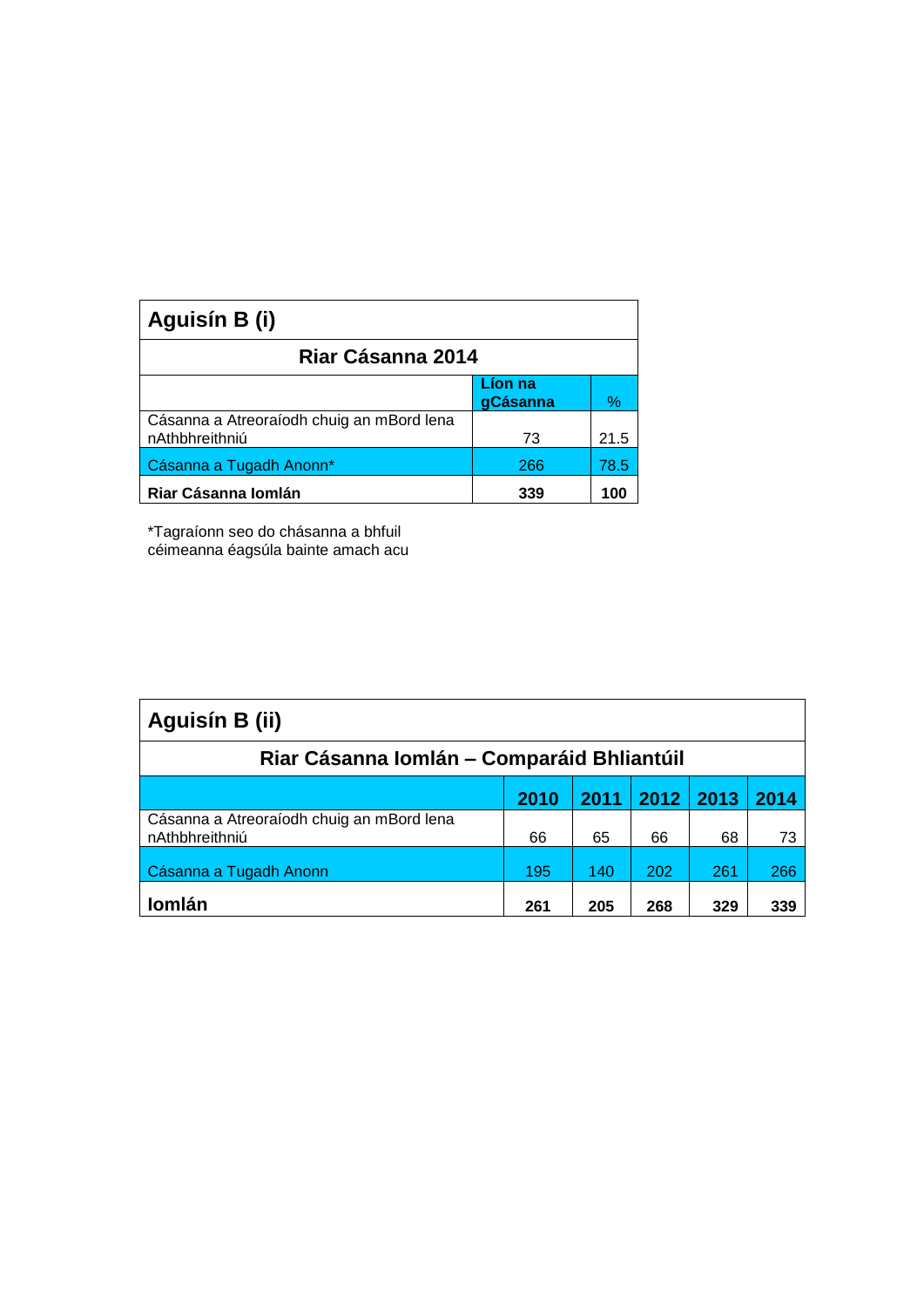| Aguisín C (i)                        |                     |      |  |  |  |
|--------------------------------------|---------------------|------|--|--|--|
| <b>Agallaimh le Príosúnaigh 2014</b> |                     |      |  |  |  |
|                                      |                     |      |  |  |  |
| <b>Institiúid</b>                    | Líon na bPríosúnach | %    |  |  |  |
| Cnoc an Arbhair                      | 15                  | 19.0 |  |  |  |
| An Caisleán<br><b>Riabhach</b>       | 7                   | 9.0  |  |  |  |
| Príosún Chorcaí                      | 3                   | 4.0  |  |  |  |
| <b>Ionad Dóchas</b>                  | 4                   | 5.0  |  |  |  |
| Príosún Luimnigh                     | 1                   | 1.0  |  |  |  |
| <b>Teach an Locháin</b>              | 5                   | 6.0  |  |  |  |
| An Príosún Lár Tíre                  | 21                  | 27.0 |  |  |  |
| Príosún Mhuinseo                     | 4                   | 5.0  |  |  |  |
| Príosún Phort<br>Laoise              | 1                   | 1.0  |  |  |  |
| <b>Mainistir Shelton</b>             | 1                   | 1.0  |  |  |  |
| An tAonad Oiliúna                    | 4                   | 5.0  |  |  |  |
| Páirc na<br>Cruithneachta            | 11                  | 14.0 |  |  |  |
| Iomlán                               | 77                  | 100  |  |  |  |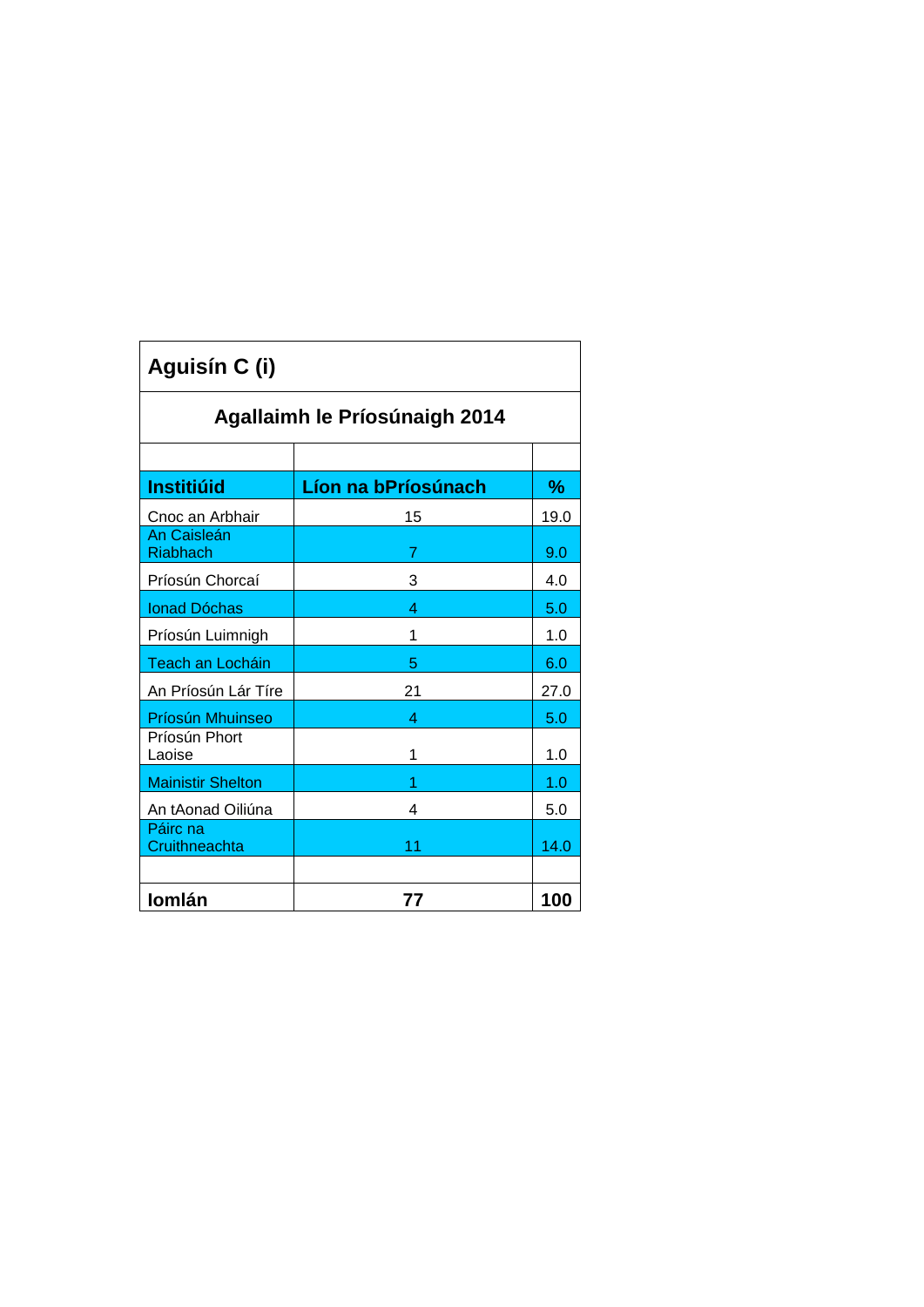| Aguisín C (ii)                                  |                |                |                     |                |      |
|-------------------------------------------------|----------------|----------------|---------------------|----------------|------|
| Agallaimh le Príosúnaigh - Comparáid Bhliantúil |                |                |                     |                |      |
| <b>Institiúid</b>                               |                |                | Líon na bPríosúnach |                |      |
|                                                 | 2010           | 2011           | 2012                | 2013           | 2014 |
| Cnoc an Arbhair                                 | 7              | 9              | 21                  | 21             | 15   |
| An Caisleán Riabhach                            | 10             | 6              | 6                   | 15             | 7    |
| Príosún Chorcaí                                 | 2              | $\overline{2}$ | 1                   | 1              | 3    |
| Ionad Dóchas                                    | $\overline{2}$ | 1              | $\overline{2}$      | $\overline{2}$ | 4    |
| Príosún Luimnigh                                | 1              | 4              | 1                   | $\overline{2}$ | 1    |
| Teach an Locháin                                | 1              | 0              | 0                   | 0              | 5    |
| An Príosún Lár Tíre                             | 8              | 11             | 15                  | 18             | 21   |
| Príosún Mhuinseo                                | 4              | 12             | 6                   | 6              | 4    |
| Príosún Phort Laoise                            | 4              | 5              | $\overline{2}$      | 6              | 1    |
| <b>Mainistir Shelton</b>                        | 3              | 1              | 0                   | 4              | 1    |
| An tAonad Oiliúna                               | 4              | 3              | 5                   | 14             | 4    |
| Páirc na Cruithneachta                          | 12             | 12             | 14                  | 6              | 11   |
|                                                 |                |                |                     |                |      |
| <b>Iomlán</b>                                   | 58*            | 66             | 73                  | 95             | 77   |

\* Cuireadh Príosúnach amháin faoi agallamh faoi dhó - i.e. líon iomlán na bpríosúnach a cuireadh faoi agallamh: 59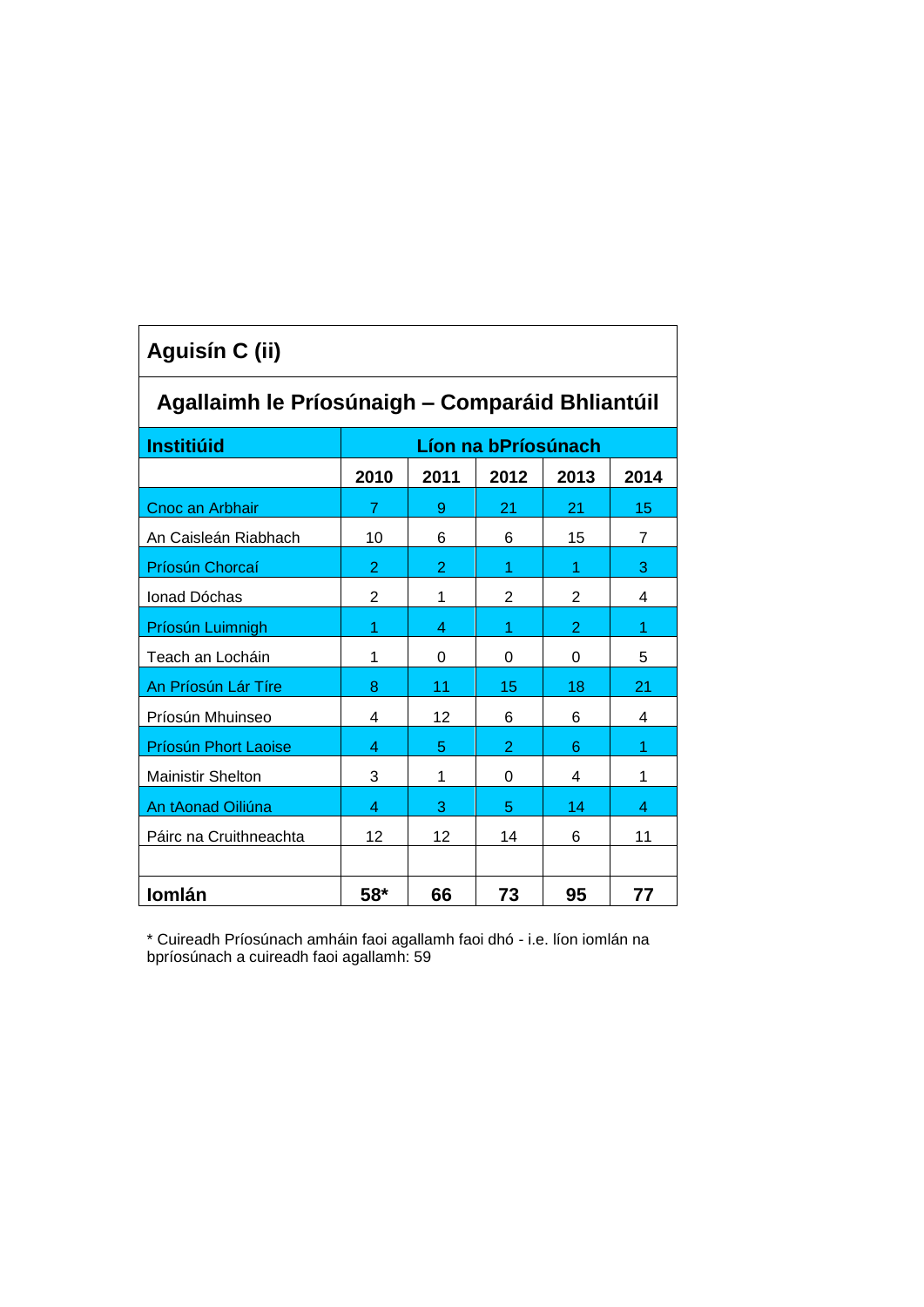# **Aguisín D (i)**

## **Anailís Chiona ar Chásanna inar Glacadh le Cuireadh le bheith Rannpháirteach in 2014**

| <b>Cion</b>                        | Líon na bPríosúnach | %    |
|------------------------------------|---------------------|------|
| Dúnmharú                           | 17                  | 47.2 |
| Dúnorgain                          | O                   | 0.0  |
| Cionta Gnéasacha                   | 7                   | 19.4 |
| Cionta Eile in Aghaidh an Duine    | 2                   | 5.6  |
| Cionta Drugaí                      |                     | 2.8  |
| Robáil/Goid                        | З                   | 8.3  |
| Buirgléireacht/Trombhuirgléireacht | 4                   | 11.1 |
| Príosúnacht Neamhdhleathach        | O                   | 0.0  |
| Cionta Eile                        | 2                   | 5.6  |
| <b>Iomlán</b>                      | 36                  | 100  |

| Aguisín D (ii)                                    |      |          |                |                |                |
|---------------------------------------------------|------|----------|----------------|----------------|----------------|
| Anailís Chiona ar Chásanna – Comparáid Bhliantúil |      |          |                |                |                |
| Líon na bPríosúnach                               |      |          |                |                |                |
| Cion                                              | 2010 | 2011     | 2012           | 2013           | 2014           |
| Dúnmharú                                          | 20   | 19       | 17             | 13             | 17             |
| Dúnorgain                                         | 3    | 1        | 2              | $\overline{7}$ | 0              |
| Cionta Gnéasacha                                  | 9    | 11       | 13             | 9              | $\overline{7}$ |
| Cionta Eile in Aghaidh an Duine                   | 3    | 1        | 4              | 5              | 2              |
| Cionta Drugaí                                     | 1    | 5        | 3              | 3              | 1              |
| Robáil/Goid                                       | 5    | 3        | 1              | 3              | 3              |
| Buirgléireacht/Trombhuirgléireacht                | з    | $\Omega$ | 1              | 2              | 4              |
| Príosúnacht Neamhdhleathach                       | 1    | 1        | $\mathfrak{p}$ | 1              | 0              |
| <b>Cionta Eile</b>                                | 3    | 4        | 1              | 4              | $\overline{2}$ |
|                                                   |      |          |                |                |                |
| Iomlán                                            | 48   | 45       | 44             | 47             | 36             |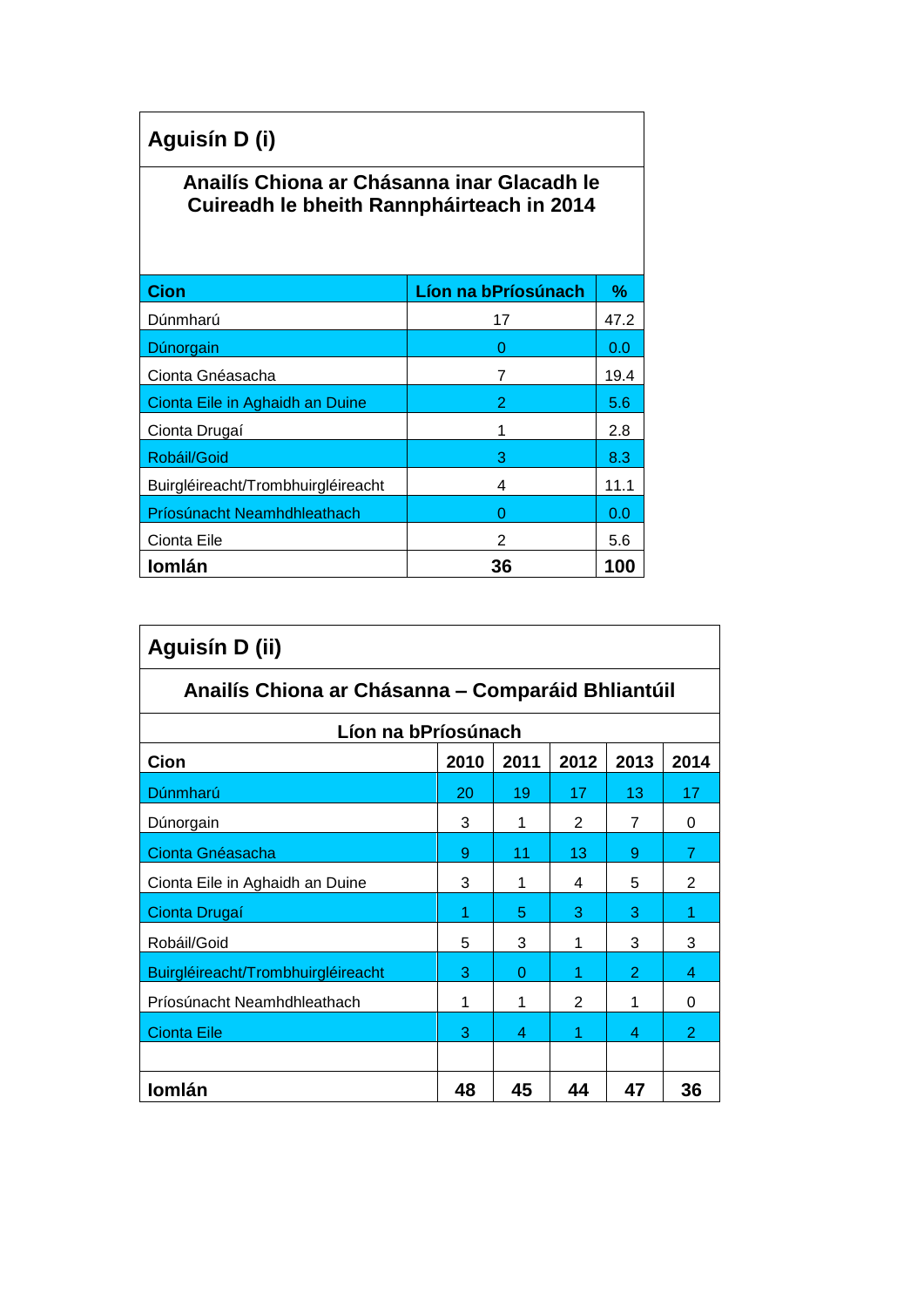| Aguisín E (i)                                                                                            |                     |     |  |  |  |  |
|----------------------------------------------------------------------------------------------------------|---------------------|-----|--|--|--|--|
| Anailís ar Fhad Pianbhreitheanna i gCásanna inar Glacadh<br>le Cuireadh le bheith Rannpháirteach in 2014 |                     |     |  |  |  |  |
| <b>Fad na bPianbhreitheanna</b>                                                                          | Líon na bPríosúnach | %   |  |  |  |  |
| 8 mBliana                                                                                                | 5                   | 14  |  |  |  |  |
| 8 mBliana ach níos lú ná 10 mBliana                                                                      | 5                   | 14  |  |  |  |  |
| 10 mBliana ach níos lú ná 12 Bhliain                                                                     | 3                   | 8   |  |  |  |  |
| 12 Bhliain ach níos lú ná 14 Bliana                                                                      |                     | 3   |  |  |  |  |
| 14 Bliana ach níos lú ná 16 Bliana                                                                       | 3                   | 8   |  |  |  |  |
| 16 Bliana ach níos lú ná 18 mBliana                                                                      | O                   | O   |  |  |  |  |
| 18 mBliana nó níos faide                                                                                 |                     | 3   |  |  |  |  |
| Saol                                                                                                     | 18                  | 50  |  |  |  |  |
|                                                                                                          |                     |     |  |  |  |  |
| <b>Iomlán</b>                                                                                            | 36                  | 100 |  |  |  |  |

| Aguisín E (ii)                                                                 |          |      |          |          |      |
|--------------------------------------------------------------------------------|----------|------|----------|----------|------|
| Anailís ar Fhad Pianbhreitheanna - Comparáid Bhliantúil<br>Líon na bPríosúnach |          |      |          |          |      |
| <b>Fad na bPianbhreitheanna</b>                                                | 2010     | 2011 | 2012     | 2013     | 2014 |
| 8 mBliana                                                                      | 14       | 9    | 9        | 9        | 5    |
| 8 mBliana ach níos lú ná 10 mBliana                                            | 9        | 9    | 9        | 14       | 5    |
| 10 mBliana ach níos lú ná 12 Bhliain                                           | 1        | 1    | 6        | 5        | 3    |
| 12 Bhliain ach níos lú ná 14 Bliana                                            | $\Omega$ |      | 4        | $\Omega$ | 1    |
| 14 Bliana ach níos lú ná 16 Bliana                                             | 1        | 4    | 1        | 4        | 3    |
| 16 Bliana ach níos lú ná 18 mBliana                                            | 0        | 0    | $\Omega$ | $\Omega$ | 0    |
| 18 mBliana nó níos faide                                                       | $\Omega$ | 1    | 1        | 1        | 1    |
| Saol                                                                           | 23       | 20   | 17       | 14       | 18   |
|                                                                                |          |      |          |          |      |
| <b>Iomlán</b>                                                                  | 48       | 45   | 44       | 47       | 36   |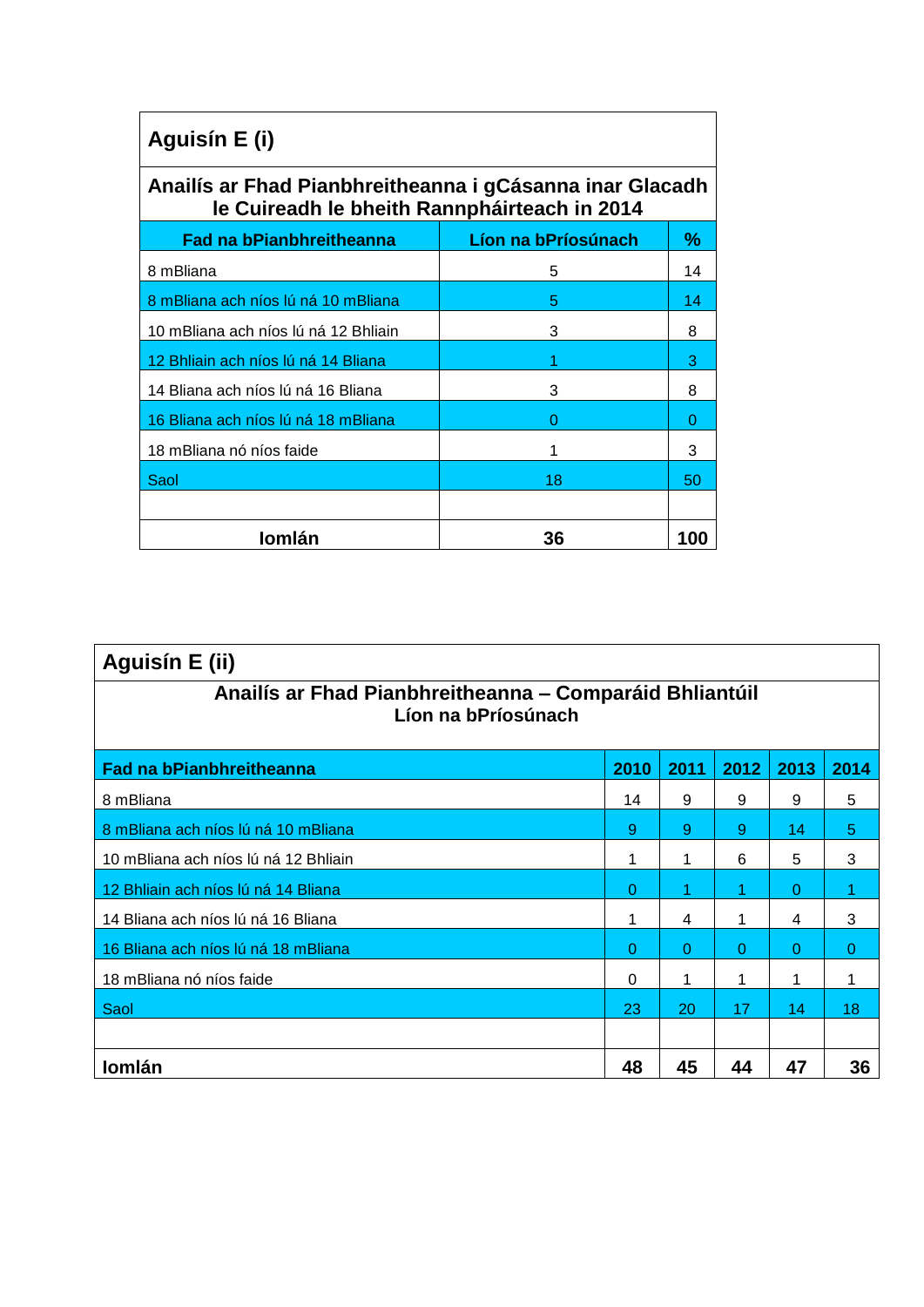| Aguisín F (i)                                                         |      |               |  |  |  |  |
|-----------------------------------------------------------------------|------|---------------|--|--|--|--|
| Moltaí a rinneadh don Aire Dlí agus Cirt agus<br><b>Comhionannais</b> |      |               |  |  |  |  |
| $-2014$                                                               |      |               |  |  |  |  |
|                                                                       | Líon | $\frac{0}{0}$ |  |  |  |  |
| Glacadh leis na Moltaí go hIomlán                                     | 82   | 90            |  |  |  |  |
| Glacadh leis na Moltaí ar Choinníoll nó go Páirteach                  | 4    | 4             |  |  |  |  |
| Níor Glacadh leis na Moltaí                                           | O    | Ω             |  |  |  |  |
| Cuireadh an Moladh Siar *                                             | 5    | 5             |  |  |  |  |
| Cinntí an Aire ar Feitheamh                                           |      |               |  |  |  |  |
|                                                                       |      |               |  |  |  |  |
| <b>Iomlán</b>                                                         | 91   | 100           |  |  |  |  |

Rinne an Bord a Mholadh a chur siar in dhá chás ar feitheamh breis faisnéise. Rinneadh athbhreithniú faoi dhó ar dhá chás bhreise in 2014 agus rinneadh moltaí ina dhiaidh sin. Rinneadh Athbhreithniú Breithiúnach ar chás amháin eile a chur srian ar an mBord ó mholadh a eisiúint don Aire.